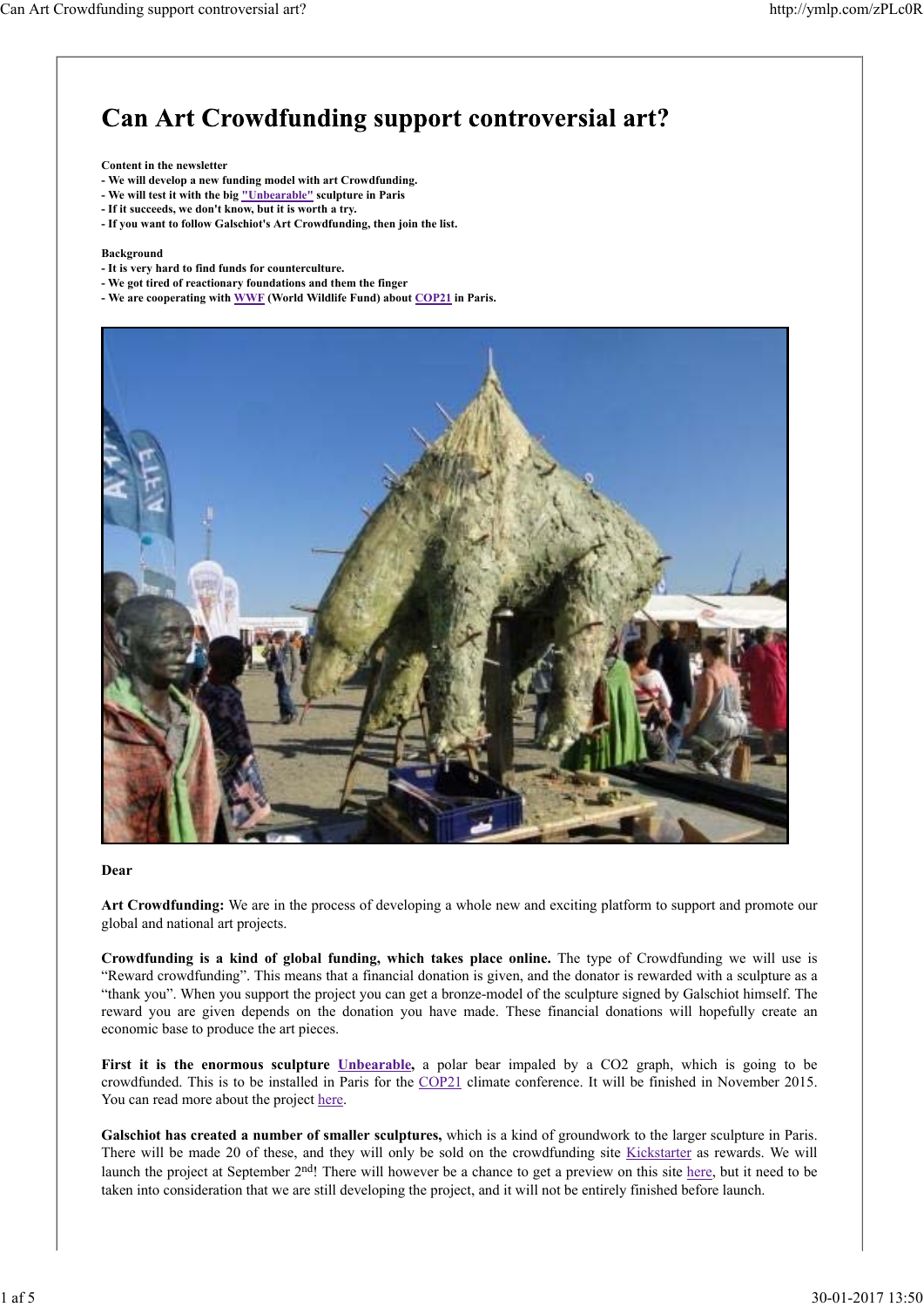**If this funding is successful we don't know, but we think it is worth a try.** We are a little unsure whether it is possible to raise enough money with these relatively expensive sculptures. But those who know about this type of funding believe our chances are good, since we are relatively well known globally, and this project is very concrete, and very likely can be followed in the international press and elsewhere.

**If you wish to follow Galschiot's Art Crowdfunding then join the info list here.** In case you are interested in following the development of our new Art Crowdfunding Platform. You will receive specific news on the process of making and funding the sculpture, as well as which thoughts and actions are being made on the sculpture. You will also have the opportunity to first hand follow the funding from its very beginning.

Read more about our thoughts on this alternate crowdfunding below.

*Our summer vacation is coming up!* We have had a busy year so far. But it has been extremely exciting, and it looks like the rest of the year will be equally exciting. We are especially looking forward to exhibit the Fundamentalism sculpture in front of the EU-parliament (week 42/43) and the exhibition of the impaled polar bear "Unbearable" (week 49)

The workshop is open all days in the summer vacation from 12am to 4pm except Saturdays from the 3<sup>rd</sup> of Juli to the 3<sup>rd</sup> of August.

Have a nice vacation :-)

Best regards

Lasse Markus And everybody at the workshop

Unsubscribe / Change Profile \*\*\* Forward this email to a friend \*\*\* Click here to view this email in your browser

### **Thoughts about Art Crowdfunding**

**It is no secret that it is very hard to get the economical means for Galschiot's wild projects.** A lot of the people we have talked to about these projects agree that the projects are both important and exciting. They praise Galschiot for his ability to rethink art's ability to create debate and dialogue. But when it comes to financial support they hesitate.

**Galschiot sought funding for the "Children of Abraham",** the project on religious Fundamentalism, from the Danish Art Fund, and even though the project was launched within the art institution at Silkeborg Bad (museum), the project was rejected.

**Then we became very tired of heavy, reactionary** and not that risk taking funds, as well as the state's equally hopeless and nepotistic art support. Our reaction was to give the Art Fund the finger and start our own fundraising by selling Galschiot sculptures to fund the project.

**This fundraising resulted in 550.000 (Dkkr) in a month** and financed the exhibit. We learned that it is a lot more fun to work our way through the funding, than sitting, being angry and depressed, and losing the energy we needed to make our art project.

**This success has given us the drive to use this new global funding platform for our activities,** and we have chosen to use Crowdfunding

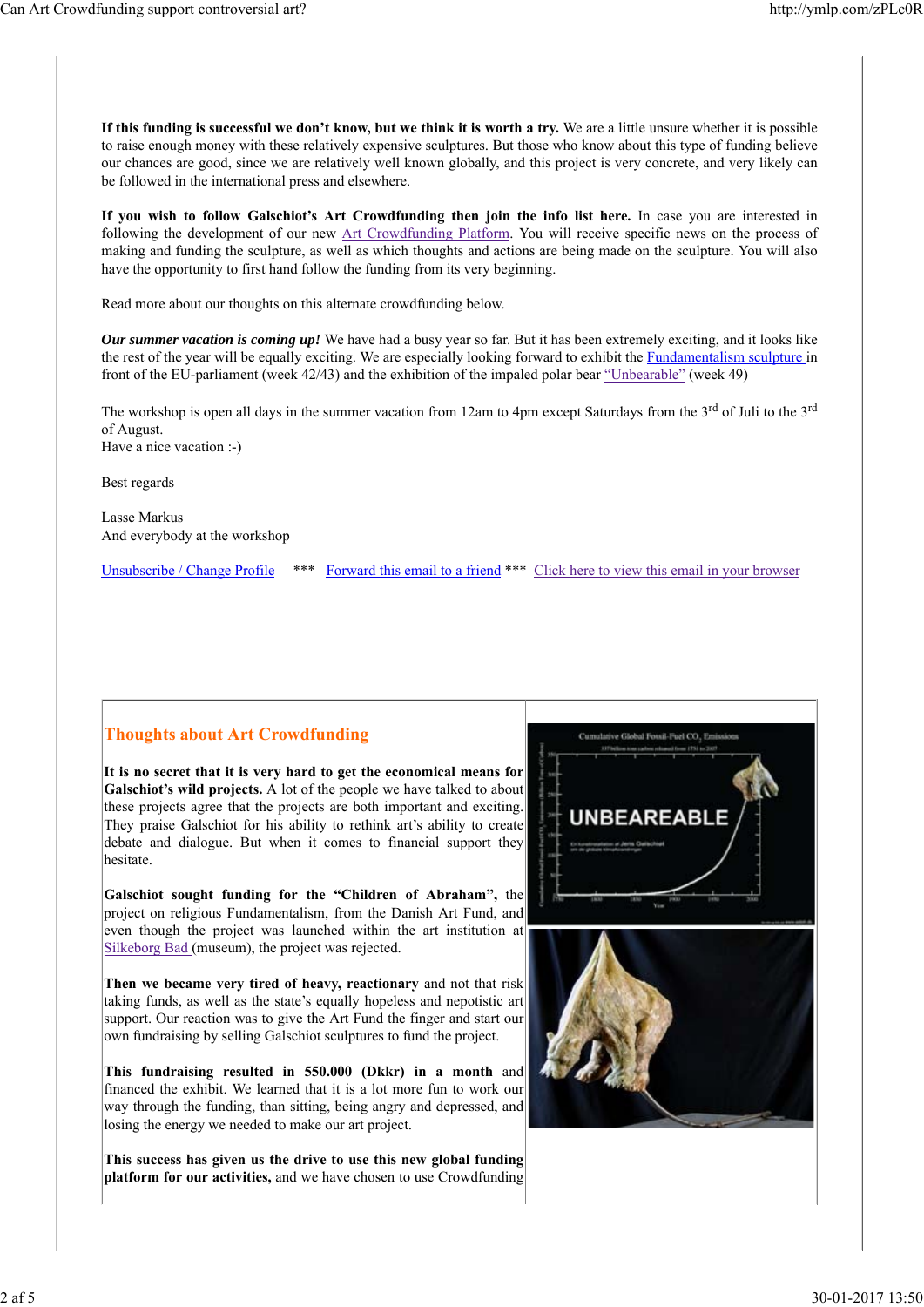to build this platform on. As any artist knows it is not a problem for an artist to make art. The problem is to sell this art at a fairly reasonable price. This is where this new platform enters.

#### **Meeting with Danish Crowdfunding Association**

**When we chose to move into unknown territory,** we needed advice from more experienced crowdfunders. Galschiot and I therefore went to a meeting in Copenhagen, where we got positive respond on our vision and good advice for implementation. Even though there is a long way to the launch of the project, it gave us a confirmation on our vision.

Danish crowdfunding association is a professional network, which offers sparring in regards to possible crowdfunding.

## **"Unbearable" will be the first!**

**Galschiot has chosen to use the sculpture "Unbearable" as the first project for crowdfunding.** Its significance and sex appeal is some of the reasons, why we have chosen this project. Most likely it will not be the last, because Galschiot is counting on, that crowdfunding has the potential to be a possible financing strategy for more of his artistic projects.

**As formerly mentioned "Unbearable" will be exhibited in Paris at COP21 at the end of November.** "Unbearable" images a huge polar bear, which is impaled by a CO2 graph. This will remind the world leaders of their responsibility towards the climate, and we are expecting it to get a central place in Paris and at COP21. The donations from the crowdfunding will go to transport, exhibition and the casting of the sculpture.

#### **Cooperation with WWF - World Wildlife Fund**

**We are cooperating with WWF (World Wildlife Fund),** which is one of the biggest environment organizations in the world. WWF has given a good contribution to the production of the sculpture, and we have therefore already started on building the sculpture. The cooperation with WWF will give the "Unbearable" project a larger opportunity for global exposure in connection with COP21 in Paris. We are looking forward to this cooperation.

#### **Announcement of crowdfunding with "Unbearable" on a large cultural meeting in Denmark**

**Galschiot and the workers at the workshop have this summer been to a large cultural meeting in Denmark,** which is called "The Peoples Meeting". At this meeting they had the giant "Unbearable" sculpture in wax with them to show the participants at the meeting. They presented Galschiot's crowdfunding vision of the "Unbearable" project, which was received with great support. It is going to be exciting to see, if this support persists. But it usually does. It is possible to see pictures from the meeting here.





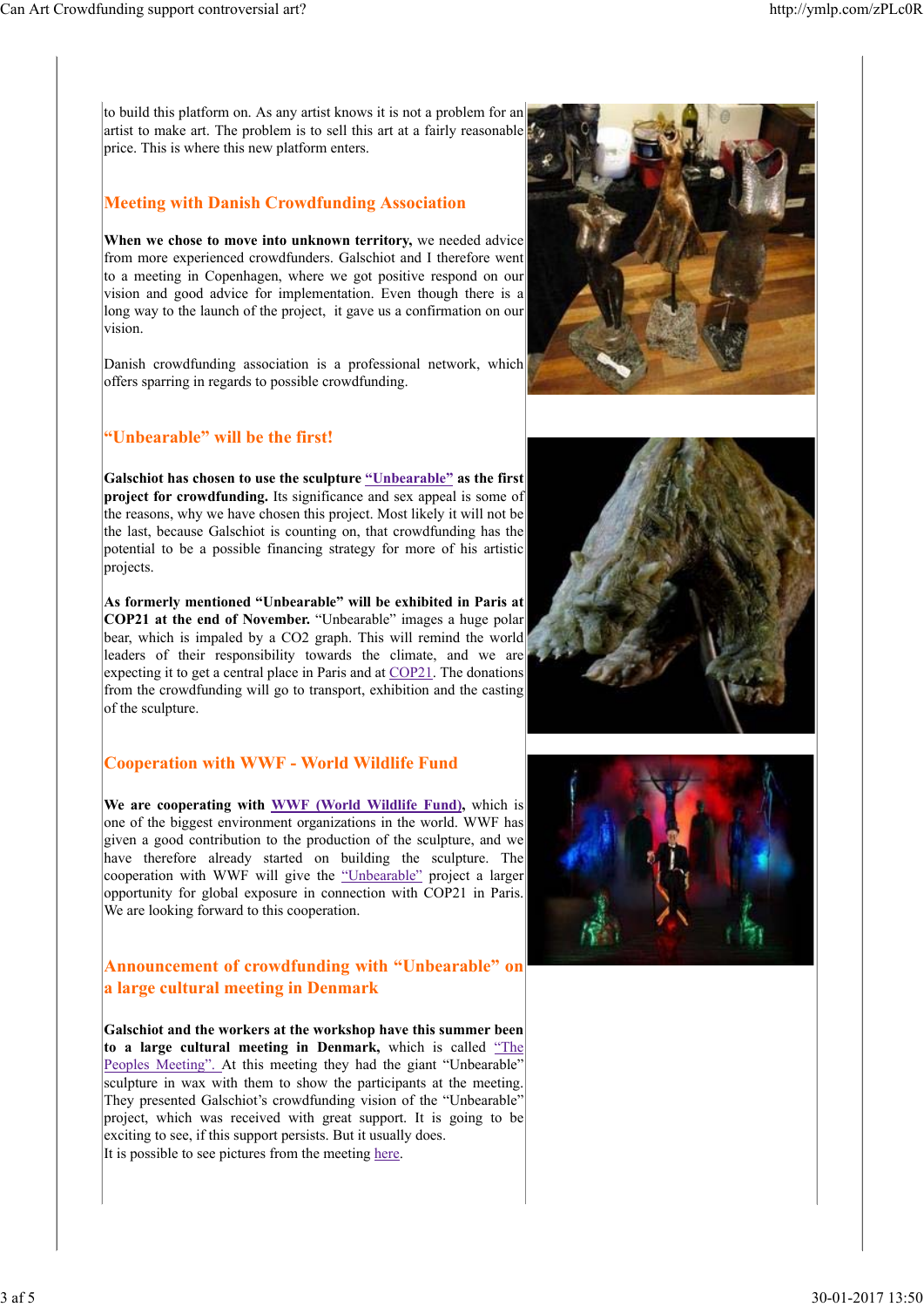\*\*\*\*\*\*\*\*\*\*\*\*\*\*\*\*\*

# About Jens Galschiøt:

#### **At the moment:**

**Galschiøt is a sculptor who works with international art installations**. At the moment he is working on a gigantic project about the religious tensions in the world.

**He has named this art and dialogue project 'The Children of Abraham'**. The focal point of the project is the 3.5 meter tall and 70 square meter sculpture called F.U.N.D.A.M.E.N.T.A.L.I.S.M. It is made of these letters made in 8,000 copper books symbolizing the Torah, the Bible and the Quran. 24 big monitors constantly display the 'brightest' and the 'darkest' quotations form Judaism, Christianity and Islam.

**See concept click for the art project English - German - Danish**

## **General information about Galschiøt can be found at:**

See Wikipedia:

Portrait of the sculptors CV (PDF)

To Gallery Galschiot

To Galschot webside







#### **This mail has been sent from the sculptor Jens Galschiøt's workshhop.**

#### **Contact to the workshop:**

Galleri Galschiøt Banevænget 22 5270 Odense N